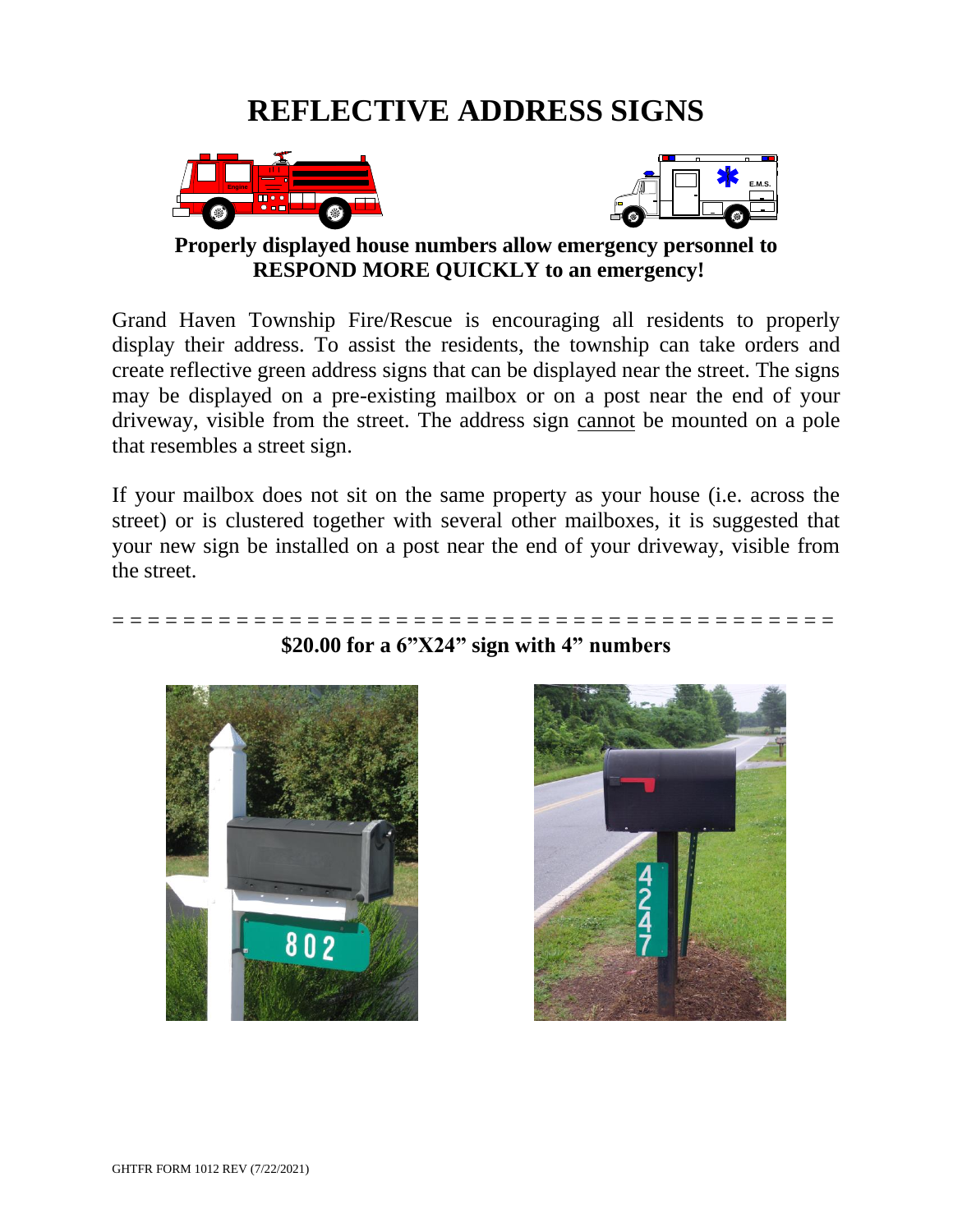### **\*\*\*ORDERS CAN ONLY BE FOR GRAND HAVEN TOWNSHIP RESIDENTS OR PROPERTY OWNERS\*\*\***

#### **Sign Examples**

| <b>Horizontal</b>       | <b>Vertical</b> |  |  |
|-------------------------|-----------------|--|--|
| $\boxed{1\ 2\ 3\ 4\ 5}$ | $\bigcirc$<br>3 |  |  |

### **SIGN SPECIFICATIONS**

- Numbers on both sides
- Signs are Green Background
- 4" White Reflective Lettering
- Rust and weatherproof heavy gauge aluminum
- Each sign has predrilled holes in each corner
- Maximum lettering per side is 5 digits

To order, complete the order form on the next page:

| Mail orders to: | <b>Grand Haven Charter Township</b> |  |
|-----------------|-------------------------------------|--|
|                 | $13300~168^{\text{th}}$ Ave         |  |
|                 | <b>Grand Haven, MI 49417</b>        |  |

### **Checks made payable to: "Grand Haven Charter Township"**

Once your order has been received and payment deposited, your sign will be created. Once complete you will be notified it is ready for pickup. The signs can be picked up at Grand Haven Charter Township Administrative Offices during normal business hours. The address is 13300 168th Ave, Grand Haven, MI 49417. The driveway is North of the Fire Department entrance. (Same entrance to pay property taxes and water/sewer invoices)

Questions regarding payment or pickup times please contact the Township Offices at 616-842-5988.